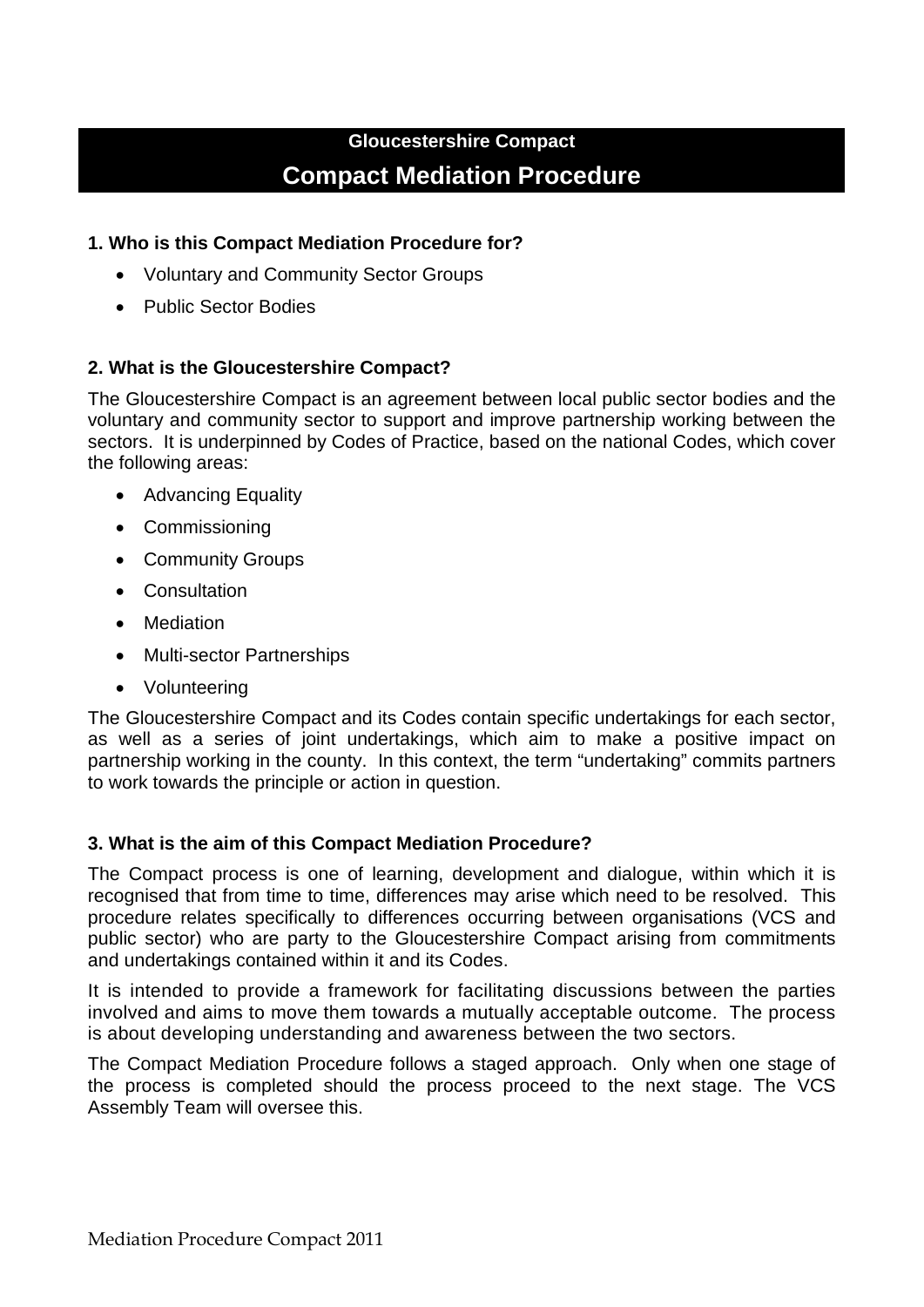## **4. What is the Gloucestershire Compact Mediation Group (GCMG)?**

The GCMG will act as a neutral third party, guiding and regulating a structured discussion to facilitate the reaching of consensus on the Compact difference.

The role of the group will be to facilitate this discussion to reach a consensus and they will distinguish this role from their role as Compact Champions which is to promote and act as advocates for the Gloucestershire Compact at all times.

The GCMG will consist of Compact Group members. Membership of the GCMG will be agreed annually. GCMG shall consist of at least 6 members: 3 from the voluntary and community sector and 3 from the public sector, who will have received training in Compact Mediation.

## **5. What is the Compact Mediation Process?**

#### *Stage 1*

- 1.1 If organisation A is concerned that organisation B has breached the Compact, they should seek to resolve that difference directly with organisation B.
- 1.2 Organisation A should contact organisation B and explain to them the nature of their concern, clearly stating which Compact commitment they believe has been breached.
- 1.3 Organisations A and B should try to resolve the issue without resorting to the following formal Compact mediation procedure.
- 1.4 Should these actions fail to provide an outcome satisfactory to both parties and it is agreed by both parties that third party intervention would be useful, they can jointly refer the issue on to stage 2, by writing to the Chair of the Gloucestershire Compact Group:

*c/o The VCS Assembly Team,*

*GAVCA, 75-81 Eastgate Street, Gloucester GL1 1PN* 

1.5 The letter should identify the organisations concerned, the Compact commitment(s) over which the issue has arisen, the nature of that issue and what has already been done to try to resolve the matter.

#### *Stage 2*

- 2.1 On receiving the letter, the VCS Assembly Team will endeavour to convene a panel from the GCMG within 2 weeks. This panel will consist of 1 member from each sector, and will appoint its own chair from amongst them. The panel should not include anyone directly connected with either organisation involved in the issue.
- 2.2 This panel will determine whether the issue does relate to commitments and undertakings held within the Gloucestershire Compact. If so, the panel will set a mutually agreeable date to hear from both parties involved. Ideally this should be as soon as possible and certainly no later than 6 weeks from the date when the letter was received by VCS Assembly Team subject to availability of parties concerned. The panel will invite both parties to nominate up to 2 representatives each to attend the meeting. One of these may be someone from another organisation who is brought in to support the organisation concerned as an advocate.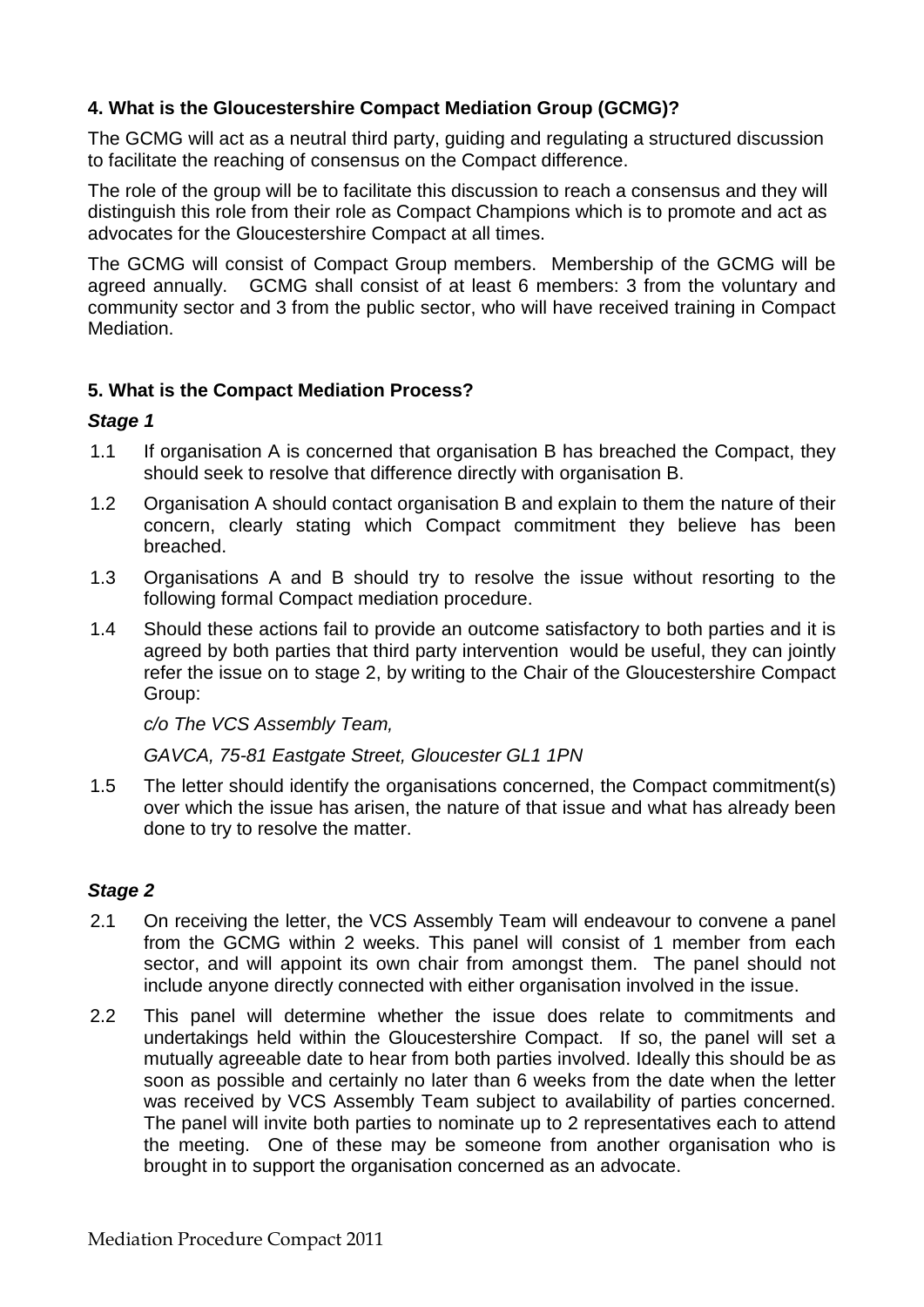2.3 The panel will work with the two parties in order to reach a mutually acceptable solution. If the matter cannot be resolved at the first sitting, further meetings may be arranged if this will help reach a resolution.

## *Stage 3*

3.1 If it is not possible to resolve the issue at stage 2, the GCMG will signpost parties to further resources available which might assist them in resolving the situation. These may include the national Compact Advocacy Programme, the national Compact Mediation Scheme and the organisation's internal complaints procedure.

## **6. How will this Procedure be monitored and evaluated?**

For purposes of monitoring and evaluating the Gloucestershire Compact, all organisations are encouraged to notify the Gloucestershire Compact Group of any situations that arise relating to Compact issues, where these are resolved within stage 1 of this procedure.

A record will be kept of all cases referred to the GCMG by the VCS Assembly Team but the details of those cases will remain confidential to the GCMG.

The panel will keep the Gloucestershire Compact Group informed of progress and outcome of any cases referred to them. They will also report anything arising from any cases that are indicative of wider Compact issues.

A summary report of use of the mediation procedure will be presented annually to the Gloucestershire Conference.